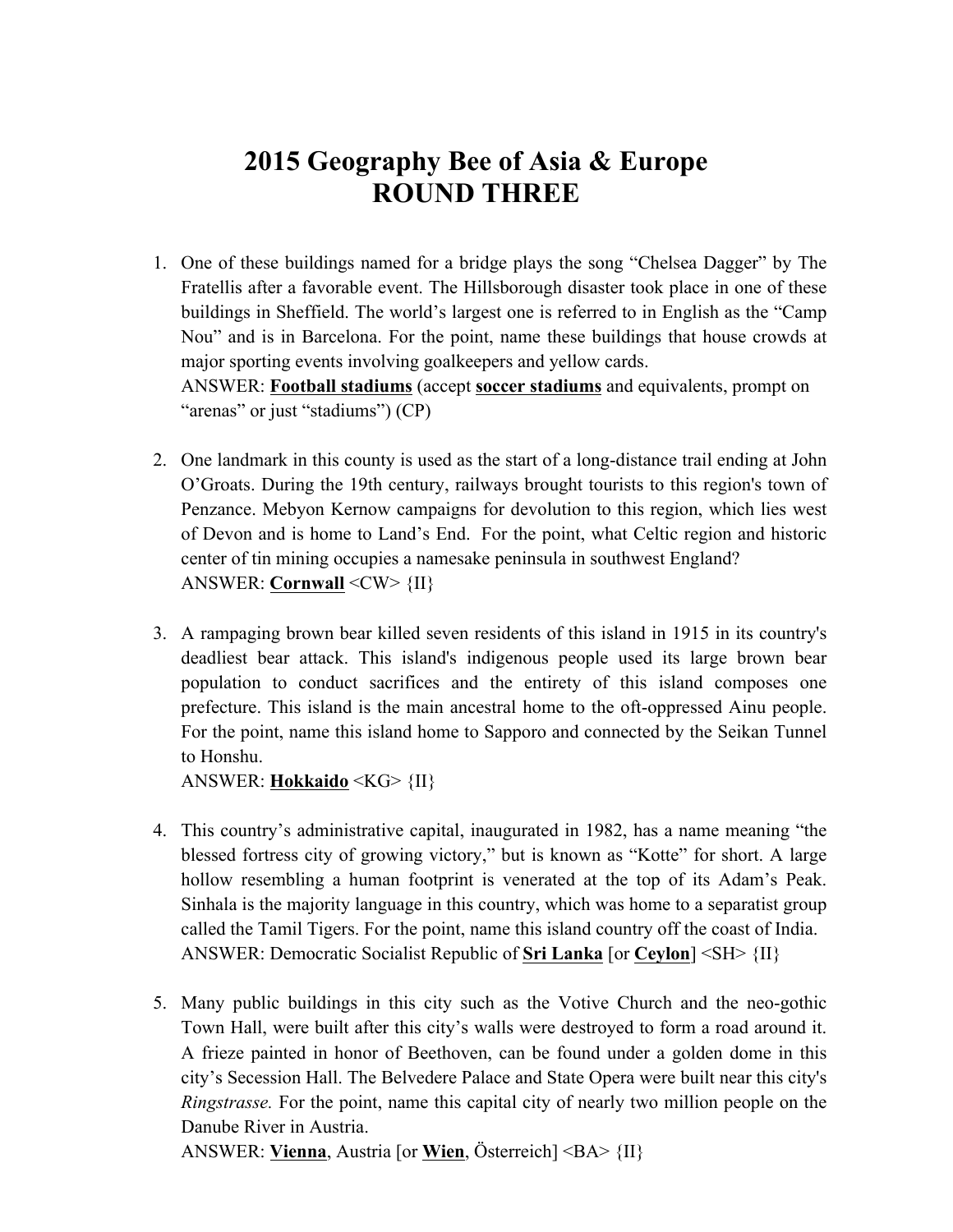- 6. The flag of this region features a lotus flower above water on a green background. At one point in World War II, the only neutral port in Southern China was located here. This polity is famous for its casinos, recently passing Las Vegas to become the top casino market in the world. In 1999, this territory was formally handed over to its current country by Portugal. For the point, name this Special Administrative Region of China which lies on the Pearl River delta, often paired with Hong Kong. ANSWER: **Macau (WD)**
- 7. Benjamin Franklin charted and named this geographic feature, aided by his cousin, a Nantucket whaler. This entity is mainly driven by western intensification, and is connected to the North Atlantic Drift. This element of the North Atlantic Gyre was discovered by Juan Ponce de Leon, and explained the difference in times taken for a trip from London to New York and the return trip. For the point, name this current that flows north from the tip of Florida up the Atlantic coast. ANSWER: **Gulf Stream (DS)**
- 8. UN Secretary General Boutros Boutros Ghali was a member of this specific religious group. One of these people, who was presented to Muhammad as a gift in 628 and bore him Ibrahim, was named Maria. Members of this group are miaphysites, meaning they consider Jesus to be of one nature after the incarnation, and their language was used to write the gnostic Gospel of Judas. For the point, name this Egyptian Christian church whose members make up approximately 10% of that country's population.

ANSWER: **Copt**s (or **Coptic** Christians) (prompt on Christian) (EK)

9. This mountain range surrounds a plain which was ruled by the Avar Khaganate in the Middle Ages. This range is a sanctuary for the Eurasian lynx and its northern portion is home to the endangered Tatra chamois. It surrounds the Pannonian Plain, and this mountain range's Iron Gate is a gorge carved through it by the Danube. For the point, what mountain range in southeastern Europe separates Transylvania from the rest of Romania?

ANSWER: **Carpathian** Mountains <BA> {II}

10. The San Juan River drains this lake, which lies East of the Isthmus of Rivas. Ernesto Cardenal established an art colony on its Solentiname Archipelago. This body of water was the site of a proposed canal that was beat out by a pathway incorporating the Miraflores and Gatun lakes. This lake's islands include Ometepe and Zapatera. For the point, name this lake that shares a name with a country led from Managua.

**Answer:** Lake **Nicaragua** (RN)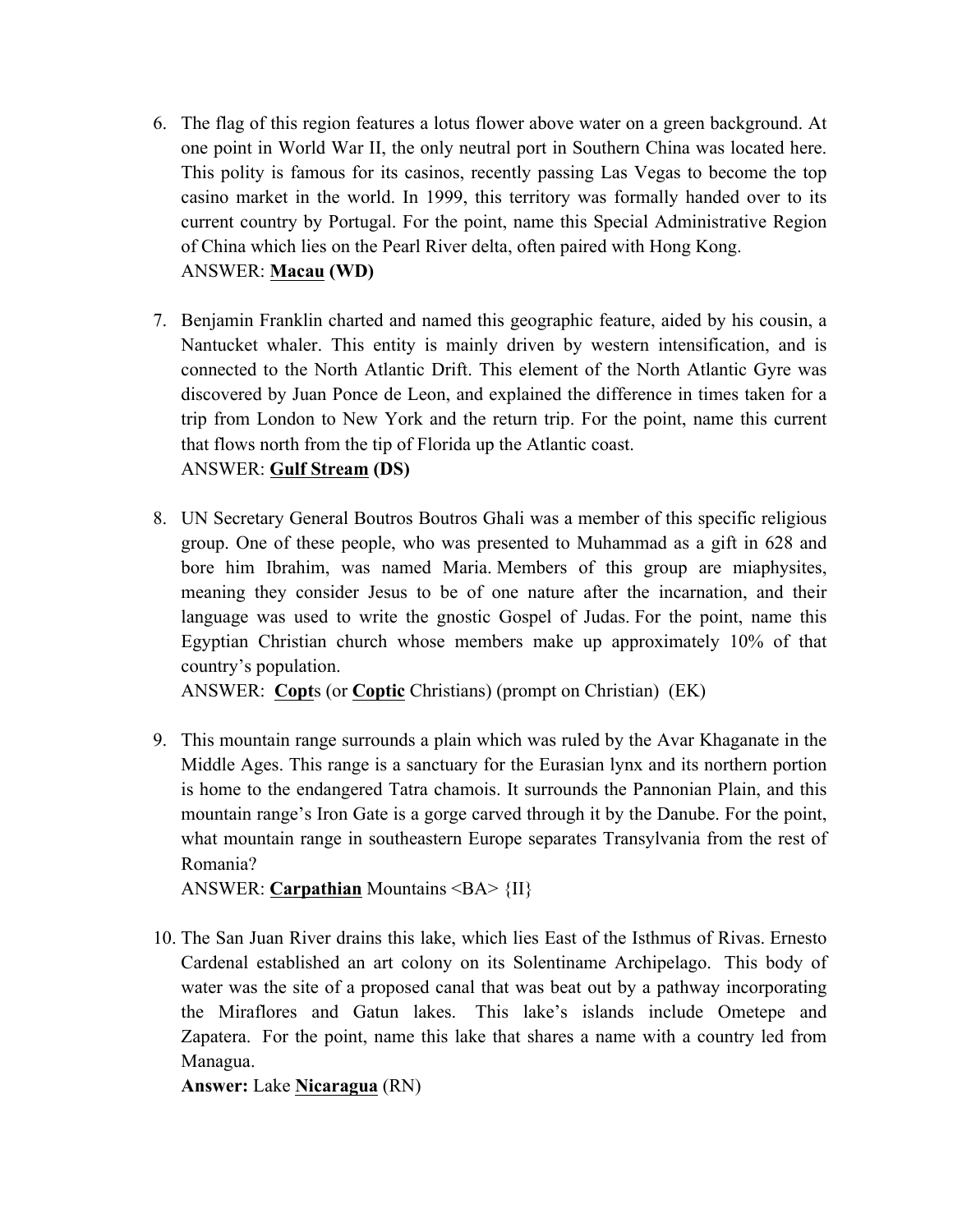11. *Ocean Odyssey*, a drilling rig, was converted to one of these in the 1990's. Palmachim is Israel's main one of these locations, selected due to its proximity to the Mediterranean. The CNES uses one of these at Kourou in French Guiana. Yang Liwei departed from one of these facilities in Jiuquan as part of *Shenzhou 5*. The first operational one of these was located at Baikonur, and the main American one of these is at Cape Canaveral. For the point, name these places from which satellites can be sent into space.

ANSWER: **spaceport** (accept **cosmodrome**; accept anything mentioning **rocket launch** sites; prompt on "space center" or equivalents) (DS)

- 12. The Harbor Hill Moraine lies on the southern boundary of this body of water, which formed after the Wisconsin glacial period. Block Island lies to the east of this body of water, while the East River is a strait connecting it to New York Bay. The Connecticut River flows into – for the point – what arm of the Atlantic Ocean north of its namesake New York island? ANSWER: **Long Island Sound** (DS)
- 13. One of the native names for this island may mean "Land of the Hummingbird". The Gulf of Paria is on the western shore of this island, which contains its largest city, Chaguanas. This island has both a large Hindu population and is the home of calypso music. It achieved independence from Britain in 1962, but Columbus discovered this island on his third voyage, and it was a Spanish possession until 1797; thus, one city on this island is called Port-of-Spain. For the point, name this island in the Lesser Antilles that forms a sovereign nation with its neighbor, Tobago. ANSWER: **Trinidad** (DS)
- 14. Lord Byron swam across this body of water in 1810, which he mentions in his *Don Juan*. French military units were almost attacked while on this body of water during the Chanak Incident, and military access to it was limited by the London Convention of 1841. The Sea of Marmara is connected by this body to the Aegean, and it separates the Gallipoli Peninsula from Asia Minor. For the point, name this passageway which, along with the Bosporus Strait, connects the Black Sea to the Mediterranean.

ANSWER: **Dardanelles** (accept **Hellespont**) (DS)

15. One part of this system leads from Rason to Khasan and was completed in 2011. In 1899, the Treasury Department cited this network as a source of the "great drama" in the Orient. The *Angara* was a ship built to aid in the completion of this system, which was estimated to cost 300 million rubles. An alternative to this route is the Baikal-Amur Mainline, and an extension of this system serves Kiev and Pyongyang. For the point, name this 6000-mile long route, spanning from Vladivostok to Moscow. ANSWER: **Trans-Siberian** Railway (prompt on things like "Russian railroads") (DS)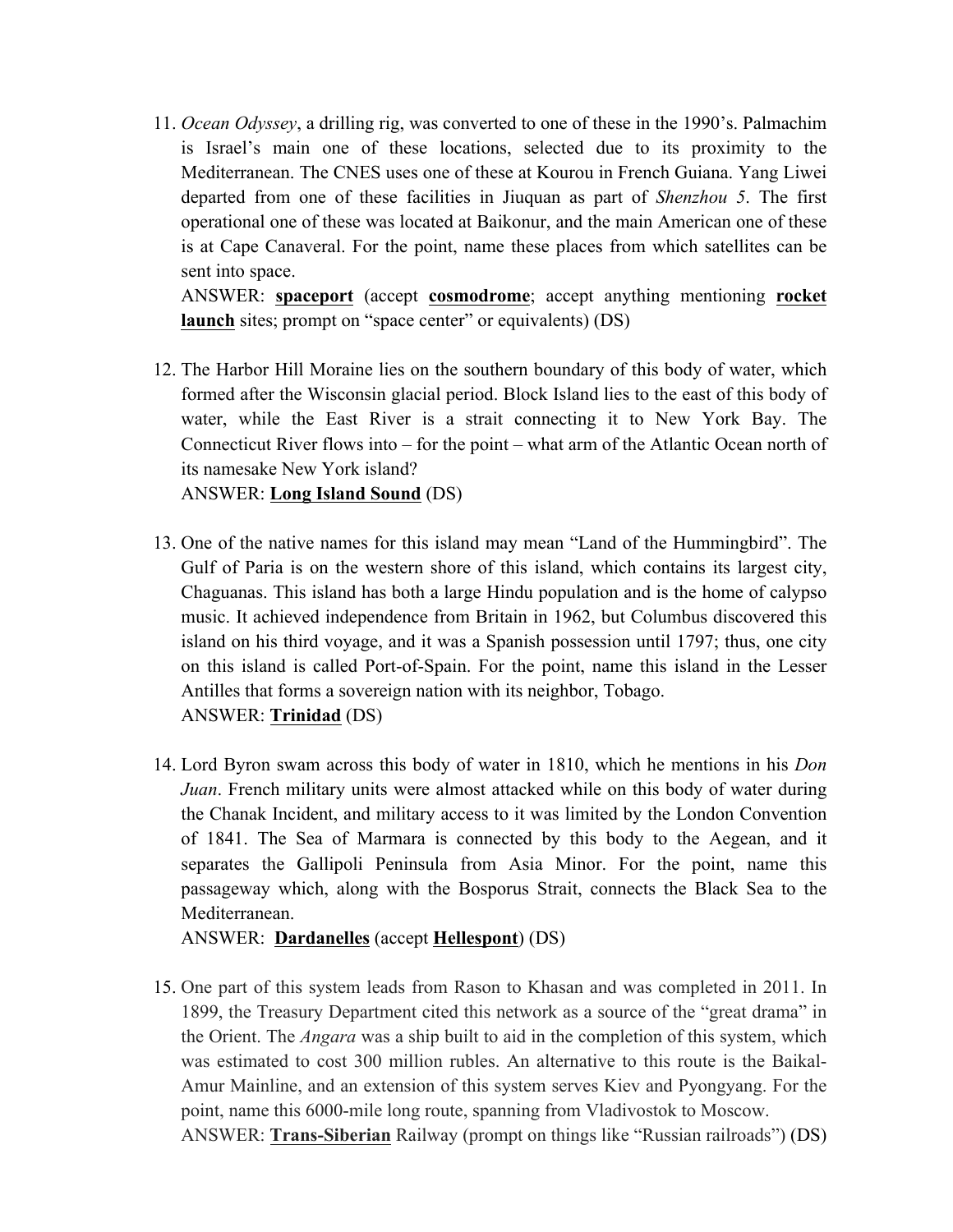- 16. Four *sangkang* protect Barkhor Square in this city, which was the site of protests in 2008. Heinrich Harrer helped construct a dam on the Kyi River flowing through this city. Water from this city drains into the Yarlung Tsangpo River, which in turn flows into the Brahmaputra. Lobsang Gyatso moved his government to this city, which lies at an elevation of 12,000 feet. Potala Palace was the residence of the Dalai Lama in – for the point – what capital city of Tibet? ANSWER: **Lhasa** (DS)
- 17. This city is home to the *Guinness Book of World Records*' smallest park in the world, a two foot diameter circle known as Mill Ends Park. It lies on top of the extinct Boring Lava Field, and has landmarks such as Powell's Bookstore. This city is located just West of the city of Hood River and straddles the banks of the Willamette River, and is the seat of the surrounding Multnomah County. For the point, name this largest Oregon city.

ANSWER**: Portland** (RN)

18. This island, formerly known as New Ulster, had no official name until 2009. The Horahora power station lies on the longest river on this island, whose source is at Lake Taupo. That river is the Waikato, which the Kingitanga movement defended from the British during the 1860's. According to native mythology, this island was a fish caught by Maui, while a larger island to the south is his canoe. The two islands are separated by the Cook Strait. For the point, name this smaller of the two main islands of New Zealand.

ANSWER: **North** Island (accept Te **Ika-a-Maui**) (DS)

19. The deepest point in this body of water is 733 feet below sea level and was first reached by J. Val Klump in 1985. This body of water is home to Whitefish Bay and was the site of the wreck of the *Edmund Fitzgerald*. Some cities on this lake are Thunder Bay, Sault (**pr. Soo**) Saint Marie, and Duluth, the world's most inland port. For the point, name this largest Great Lake, which straddles the border between the US and Canada.

ANSWER: **Lake Superior (WD)**

20. During this festival, celebrants sometimes play the game Huranga, which features women trying to tear the shirts off the backs of men. In Barsana during this festival, men sing provocative songs teasing women, who in turn respond by beating them with bamboo sticks. On the third day of this festival, Parva, people throw colored powders called gulal onto each other. For the point, name this Hindu "festival of colors."

ANSWER: **Holi** (JF)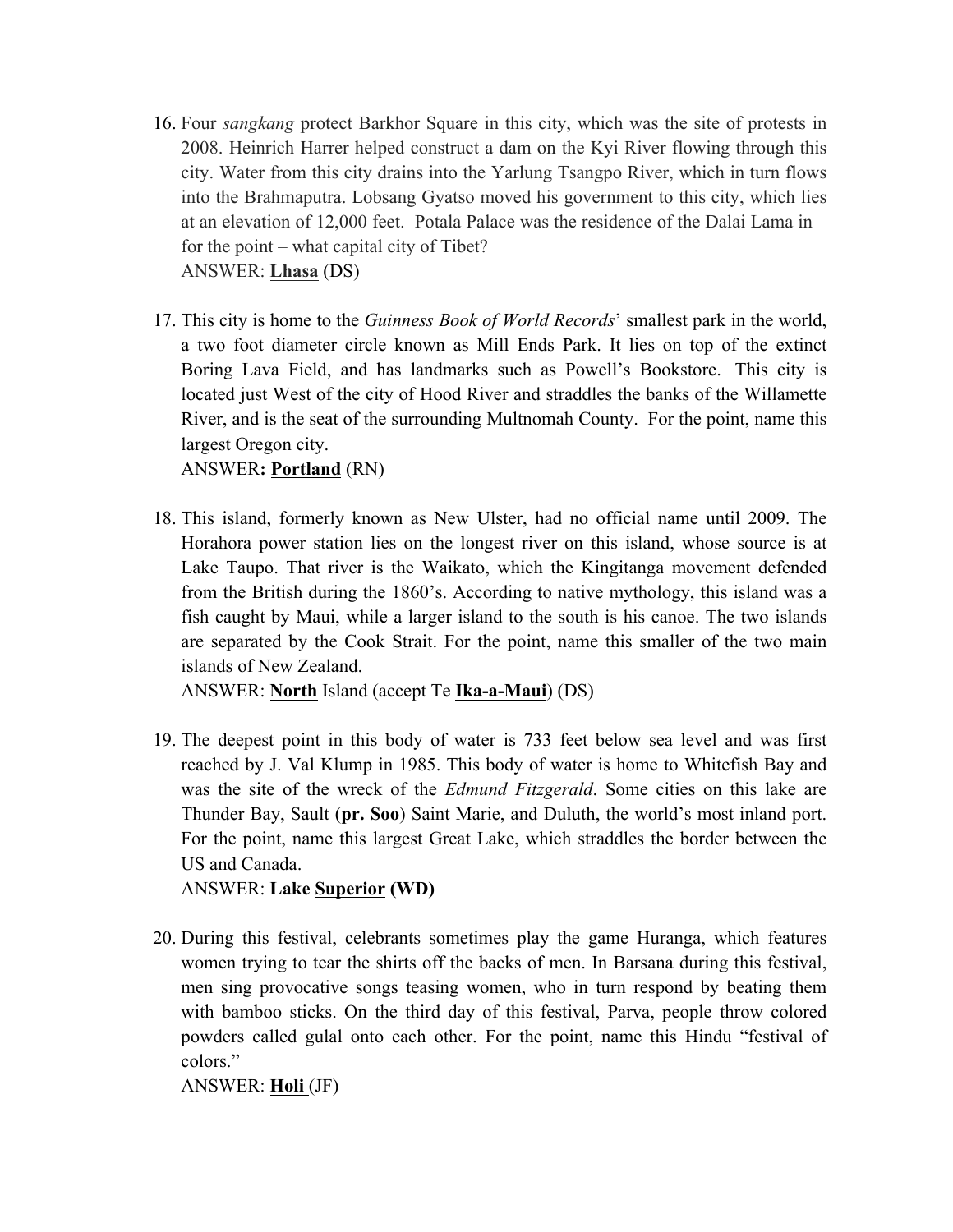- 21. The British renamed a region of this country Cumberland Bay during the War of Jenkins Ear. That region in the south of this country was mentioned in a vehemently disputed 1903 treaty which allows an American presence there. This country's city of Cienfuegos was controversially visited by Soviet vessels in the early 1970s. The Rough Riders famously charged up San Juan Hill during the war that won this country its independence from Spain. For the point, name this Caribbean Island nation located ninety miles from the United States with capital at Havana. ANSWER: **Cuba** (CP)
- 22. A British television show called "Meerkat Manor" was filmed in this desert. The name of this place means "large thirst" in the Tswana language. The San people, also known as Bushmen, are hunter-gatherers who live here. Acacia trees are the main type of vegetation in this desert, as well as herbs and grasses. For the point, name this African desert that can be found in Botswana, Namibia, and South Africa. ANSWER: **Kalahari** Desert (WD)
- 23. This city's former mayor, Ray Nagin, was convicted of wire fraud, bribery and money laundering, and is currently in federal prison. This city sued the Army Corps of Engineers after "the worst civil engineering disaster in United States history," the failure of this city's levees. For the point, name this city which was devastated by Hurricane Katrina.

ANSWER: **New Orleans (KL)**

- 24. This body of water contains the Dahlak Archipelago and the Farasan Islands, and the Hala'ib Triangle lies along its banks. This sea is bounded to the South by the Bab-el-Mandeb. At its Northern end lies the Strait of Tiran, through which this sea connects to the Gulf of Aqaba. Its Southeast leads to the Gulf of Aden and Arabian Sea. For the point, name this sea between the Arabian Peninsula and continental Africa. ANSWER: **Red** Sea (RN)
- 25. This region's city of Ushuaia lies east of its Cordillera Darwin, and its Northeast was originally inhabited by Selknam peoples. This region's Isla Desolación lies just South of the Strait of Magellan, and this region's Southernmost point is Cape Horn on the Beagle Channel. For the point, name this region split by Chile and Argentina that lies south of Patagonia.

ANSWER**: Tierra del Fuego** (RN)

26. This nation's festivals include the Procession of the Holy Blood held in May at Bruges. This country is also home to Gent along the Scheldt River and Namur and Liege (**pr. lee-EZH**) along the Meuse River. It also controls the Northern portions of the Ardennes forest. Culturally, this country is divided between its Flemish-speaking north, and French-speaking south. For the point, name this low country whose capital is Brussels.

ANSWER**:** Kingdom of **Belgium** (RN)